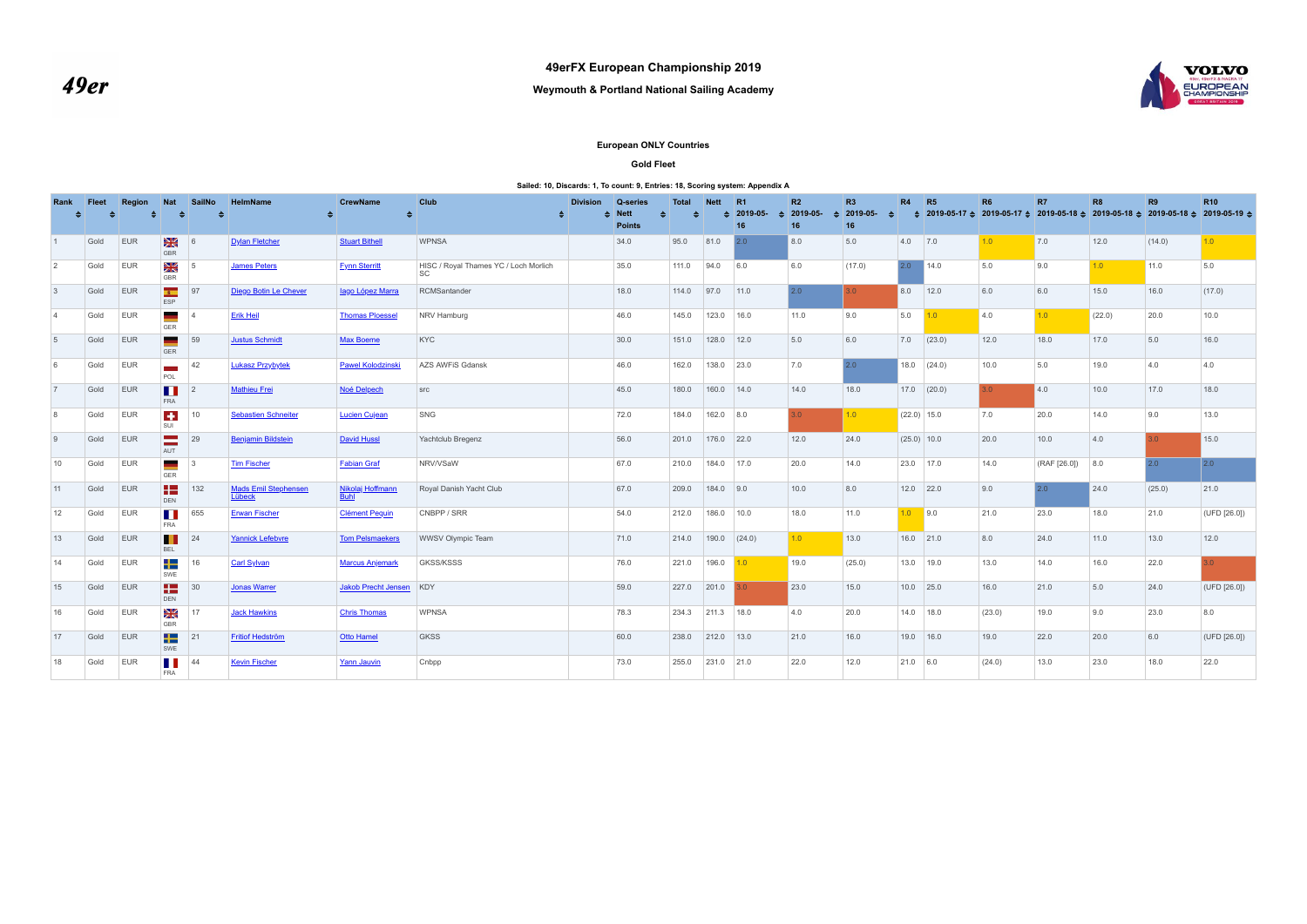## **Silver Fleet**

**Sailed: 8, Discards: 1, To count: 7, Entries: 25, Scoring system: Appendix A**

|    |        |            |                                |     | Rank $\frac{1}{\phi}$ Fleet $\frac{1}{\phi}$ Region $\frac{1}{\phi}$ Nat $\frac{1}{\phi}$ SailNo $\frac{1}{\phi}$ HelmName<br>$\triangleq$ | <b>CrewName</b>          | $\triangle$ Club                      |            |       |       |             |                  |              |                  |                  | $\frac{1}{2}$ R5<br>2019-05-17 $\stackrel{+}{\leftarrow}$ R6<br>2019-05-17 $\stackrel{+}{\leftarrow}$ 2019-05-18 $\stackrel{+}{\leftarrow}$ 2019-05-18 |            |            |            |
|----|--------|------------|--------------------------------|-----|--------------------------------------------------------------------------------------------------------------------------------------------|--------------------------|---------------------------------------|------------|-------|-------|-------------|------------------|--------------|------------------|------------------|--------------------------------------------------------------------------------------------------------------------------------------------------------|------------|------------|------------|
| 19 | Silver | <b>EUR</b> | $\blacksquare$ 8<br><b>FRA</b> |     | <b>Lucas Rual</b>                                                                                                                          | <b>Emile Amoros</b>      | Apcc                                  |            | 84.0  | 155.0 | $126.0$ 4.0 |                  | 5.0          | 3.0 <sub>2</sub> | 2.0              | 22.0                                                                                                                                                   | n s        |            | (29.0)     |
| 20 | Silver | <b>EUR</b> | $\equiv$<br>POL                | 19  | <b>Dominik Buksak</b>                                                                                                                      | <b>Szymon Wierzbicki</b> | AZS AWFIS Gdansk / AZS Poznan         |            | 83.0  | 165.0 | 143.0       | 13.0             | 4.0          | 14.0             | 5.0              | 6.0                                                                                                                                                    | 4.0        | 14.0       | (22.0)     |
| 21 | Silver | <b>EUR</b> | <b>College</b><br>GER          | 22  | <b>Jakob Meggendorfer</b>                                                                                                                  | <b>Andreas Spranger</b>  | Bayerischer Yacht-Club                |            | 89.0  | 191.0 | 160.0       | 3.0 <sub>1</sub> | 11.0         | 12.0             | 8.0              | (31.0)                                                                                                                                                 | 8.0        | 8.0        | 21.0       |
| 22 | Silver | <b>EUR</b> | ₹€<br>GBR                      | 118 | <b>Chris Taylor</b>                                                                                                                        | <b>Sam Batten</b>        | <b>WPNSA</b>                          |            | 88.0  | 206.0 | 174.0       | 2.0              | 18.0         | 4.0              | 29.0             | 2.0                                                                                                                                                    | 24.0       | (32.0)     | 7.0        |
| 23 | Silver | <b>EUR</b> | Ξ<br><b>NED</b>                | 194 | <b>Bart Lambriex</b>                                                                                                                       | <b>Pim Van Vugt</b>      | Watersportverbond                     |            | 106.0 | 206.0 | 185.0       | 18.0             | 3.0          | (21.0)           | 19.0             | 11.0                                                                                                                                                   | 10.0       | 6.0        | 12.0       |
| 24 | Silver | <b>EUR</b> | $=$<br><b>NED</b>              | 491 | Scipio Houtman                                                                                                                             | <b>Manus Offerman</b>    | KNZ&RV                                | U23        | 81.0  | 232.0 | $201.0$ 5.0 |                  | 24.0         | 6.0              | (31.0)           | 21.0                                                                                                                                                   | 22.0       | 25.0       | 17.0       |
| 25 | Silver | <b>EUR</b> | =<br>GER                       | 911 | <b>Max Stingele</b>                                                                                                                        | <b>Linov Scheel</b>      | Kieler Yacht-Club                     |            | 92.0  | 236.0 | 203.0       | 20.0             | 7.0          | 9.0              | (33.0)           | 32.0                                                                                                                                                   | 9.0        | 16.0       | 18.0       |
| 26 | Silver | <b>EUR</b> | ┿<br>SWE                       | 37  | <b>Hannes Westberg</b>                                                                                                                     | <b>Albin Boman</b>       | <b>GKSS</b>                           |            | 129.0 | 227.0 | 204.0       | 1.0              | 17.0         | (23.0)           | 9.0              | 7.0                                                                                                                                                    | 17.0       | 22.0       | 2.0        |
| 27 | Silver | <b>EUR</b> | $\overline{1}$<br><b>ESP</b>   | 46  | <b>Federico Alonso</b>                                                                                                                     | <b>Arturo Alonso</b>     | RCAR / CNMC                           |            | 136.0 | 246.0 | 217.0 23.0  |                  | 2.0          | (29.0)           | 22.0             | 9.0                                                                                                                                                    | 2.0        | 18.0       | 5.0        |
| 28 | Silver | <b>EUR</b> | û.<br><b>SLO</b>               | 134 | <b>Peter Lin Janezic</b>                                                                                                                   | <b>Sebastian Princic</b> | Jadralna zveza Slovenije              |            | 125.0 | 251.0 | 224.0       | 11.0             | 15.0         | (27.0)           | 20.0             | 1.0 <sub>1</sub>                                                                                                                                       | 13.0       | 23.0       | 16.0       |
| 29 | Silver | <b>EUR</b> | Ш<br>IRL                       | 11  | <b>Ryan Seaton</b>                                                                                                                         | <b>Seafra Guilfovle</b>  | Carrickfergus Sailing Club            |            | 114.0 | 274.0 | 236.0       | 8.0              | (RET [38.0]) | 25.0             | 28.0             | 13.0                                                                                                                                                   | 18.0       | 2.0        | 28.0       |
| 30 | Silver | <b>EUR</b> | Ш<br><b>IRL</b>                | 417 | <b>Robert Dickson</b>                                                                                                                      | <b>Sean Waddilove</b>    | Howth Yacht Club                      | <b>U23</b> | 136.0 | 266.0 | 237.0       | 26.0             | 14.0         | 20.0             | 1.0 <sub>1</sub> | 8.0                                                                                                                                                    | 23.0       | (29.0)     | 9.0        |
| 31 | Silver | <b>EUR</b> | $\equiv$<br><b>RUS</b>         | 96  | lan Chekh                                                                                                                                  | <b>Ivan Zotov</b>        | Sailing Academy                       |            | 131.0 | 280.0 | 242.0       | 12.0             | 34.0         | 19.0             | 6.0              | (BFD [38.0])                                                                                                                                           | 11.0       | 15.0       | 14.0       |
| 32 | Silver | <b>EUR</b> | Ж<br>GBR                       | 245 | Gillies Munro                                                                                                                              | <b>Daniel Harris</b>     | Royal Findhorn Yacht Club             |            | 118.0 | 290.0 | 256.0       | 10.0             | 10.0         | (34.0)           | 17.0             | 20.0                                                                                                                                                   | 28.0       | 26.0       | 27.0       |
| 33 | Silver | <b>EUR</b> | Ξ<br><b>NED</b>                | 191 | Lars Van Stekelenbord                                                                                                                      | <b>Daniel Bramervaer</b> | Watersportverbond                     |            | 157.0 | 292.0 | 259.0       | (33.0)           | 29.0         | 22.0             | 12.0             | 4.0                                                                                                                                                    | 15.0       | 19.0       | 1.0        |
| 34 | Silver | <b>EUR</b> | Ш<br><b>ITA</b>                | 147 | Simone Ferrarese                                                                                                                           | <b>Valerio Galati</b>    | Circolo Vela Bari                     |            | 128.0 | 303.0 | 272.0       | 24.0             | (31.0)       | 17.0             | 26.0             | 25.0                                                                                                                                                   | 31.0       | 11.0       | 10.0       |
| 35 | Silver | <b>EUR</b> | ╬═<br><b>NOR</b>               | 888 | <b>Tomas Mathisen</b>                                                                                                                      | <b>Mads Mathisen</b>     | Risør Yacht Club                      | U23        | 174.0 | 310.0 | 278.0       | 14.0             | 21.0         | 7.0              | 11.0             | 16.0                                                                                                                                                   | 5.0        | 30.0       | (32.0)     |
| 36 | Silver | <b>EUR</b> | 22<br>DEN                      | 277 | <b>Daniel Nyborg</b>                                                                                                                       | Sebastian Wright Olsen   | KDY                                   | U23        | 128.0 | 329.0 | 293.0       | 29.0             | 23.0         | 28.0             | (36.0)           | 10.0                                                                                                                                                   | 21.0       | 31.0       | 23.0       |
| 37 | Silver | <b>EUR</b> | п<br><b>FRA</b>                | 180 | <b>Hugo Fedrigucci</b>                                                                                                                     | <b>Brewal Nael</b>       | CNTL                                  |            | 136.0 | 329.0 | 294.0       | 31.0             | 28.0         | 15.0             | 18.0             | 26.0                                                                                                                                                   | 12.0       | 28.0       | (35.0)     |
| 38 | Silver | <b>EUR</b> | <b>Contract</b><br>GER         | 36  | Nils Carstensen                                                                                                                            | Jan Frigge               | Flensburger Segel-Club                |            | 126.0 | 341.0 | 307.0       | (34.0)           | 30.0         | 31.0             | 16.0             | 18.0                                                                                                                                                   | 32.0       | 20.0       | 34.0       |
| 39 | Silver | <b>EUR</b> | Ш<br>IRL                       | 283 | Seán Donnelly                                                                                                                              | <b>Tadgh Donnelly</b>    | National YC                           |            | 138.0 | 353.0 | 318.0       | (35.0)           | 6.0          | 26.0             | 23.0             | 33.0                                                                                                                                                   | 33.0       | 33.0       | 26.0       |
| 40 | Silver | <b>EUR</b> | <b>The State</b><br>ESP        | 917 | <b>Andres Barrio Garcia</b>                                                                                                                | <b>Fran Nuñez Torres</b> | R.C.N.G.CANARIAS / R.C.N.GARRAF   U23 |            | 177.0 | 365.0 | 329.0       | 19.0             | 27.0         | 30.0             | 34.0             | 12.0                                                                                                                                                   | (36.0)     | 17.0       | 13.0       |
| 41 | Silver | <b>EUR</b> | -<br>EST                       | 321 | <b>Juuso Roihu</b>                                                                                                                         | Henri Roihu              | <b>Tallinn Yacht Club</b>             |            | 165.0 | 366.0 | 332.0       | 16.0             | 25.0         | 24.0             | 25.0             | 28.0                                                                                                                                                   | 29.0       | (34.0)     | 20.0       |
| 42 | Silver | <b>EUR</b> | Ш<br><b>FRA</b>                | 969 | Louis Chambet                                                                                                                              | <b>Enzo Lobry</b>        | CNVA/YCPR                             | U23        | 169.0 | 383.0 | 347.0       | 30.0             | 35.0         | 11.0             | 24.0             | 29.0                                                                                                                                                   | 19.0       | (36.0)     | 30.0       |
| 43 | Silver | <b>EUR</b> | Ш<br><b>ITA</b>                | 88  | Jberto Crivelli Visconti                                                                                                                   | Gianmarco Togni          | Sezione Velica Marina Militare        |            | 168.0 | 472.0 | 434.0       | (DNC [38.0])     | DNC [38.0]   | DNC [38.0]       |                  | DNC [38.0] DNC [38.0]                                                                                                                                  | DNC [38.0] | DNF [38.0] | DNC [38.0] |